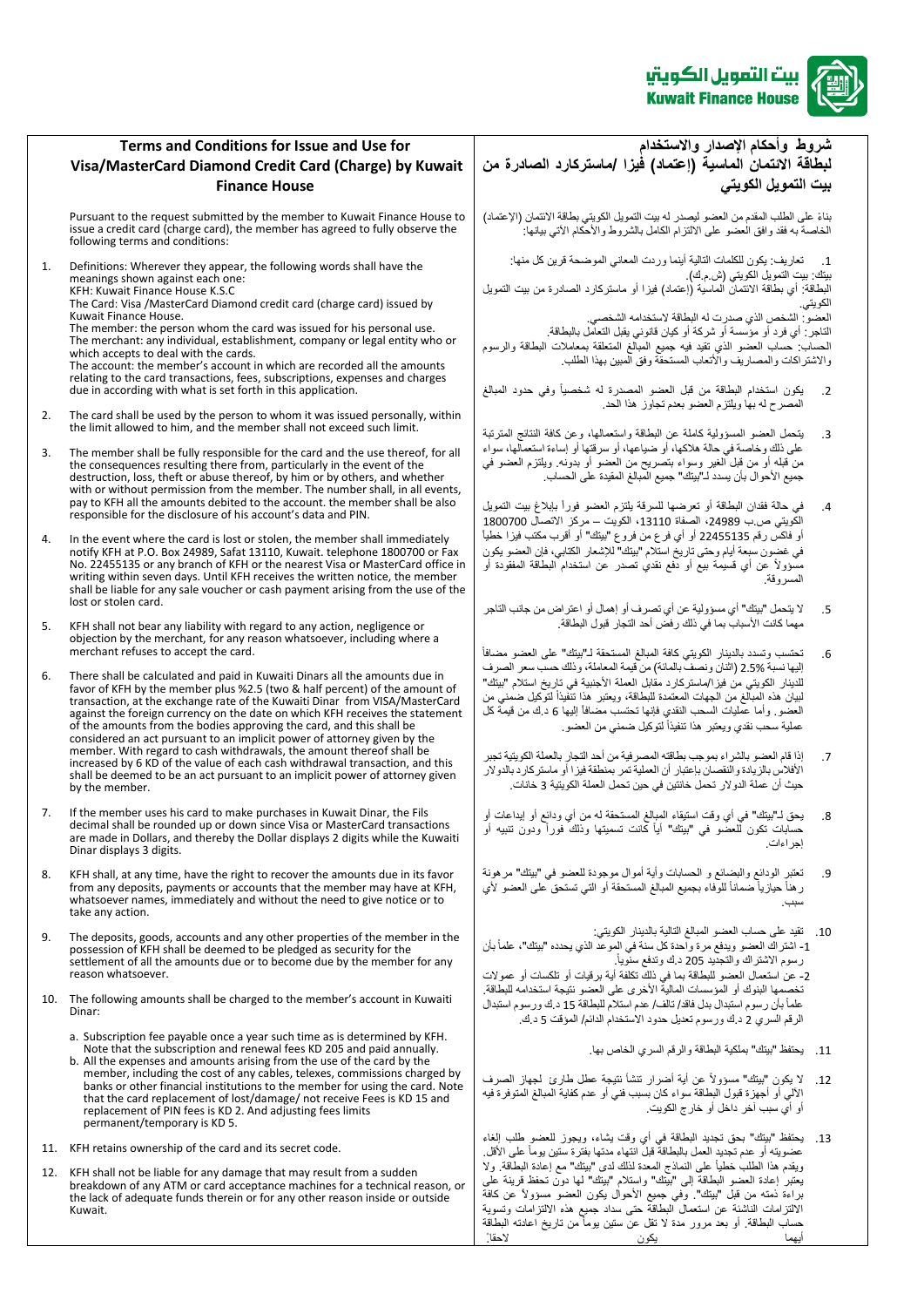

في حالة مرور ستون يومأ من إصدار البطاقة وعدم تقدم العميل لاستلامها يتم إتلافها واذاً أبدى العميل رغبته في إصدار بطاقة أخرى بعد ذلك يتم إصدار البطاقة السابقة وتحصيل رسم إصدار من الحالتين ويفوض العميل "بيتك" خصمه من حسابه.

14. لـ"بيتك" الحقّ في إلغاء البطاقة عندماً يرى ذلك دون إبداء الأسباب وعلى الأخص في الحالات الآتية:

أ - إذا خالف العضو أي شرط من الشروط المدونة في هذا الطلب

ب - ً إذا أساء استخدام البطاقة وبوجه خاص في حالة استعمالها للوفاء بأثمان بضائع .<br>أو أعمال أو خدمات مخالفةً لأحكام الشريعة الإسلامية.

ت - إذا وقع الحجز على ممتلكات العضو سواء كان الحجز تحفظياً أو تنفيذياً.

ث - في حالةً صدور حكم على العضو بتصفيةً ممتلكاته أو إشهار إفلاسه أو توقف عن دفع ديونه.

ج - في حالةً فقدان أهليته أو وفاته.

هـً-ًفيًحالةًإغالقًالحسابًالمفتوحًباسمًالعضوًسواءًتمًبقرارًمنً"بيتك"ًأوًبناءً على طلّب العضو

- 15. عند تحقق إحدى حالات الإلغاء يجب على العضو إعادة البطاقة لـ"بيتك" وتبقي جميع الالتزامات الناشئةً عن استخدام البطاقةً من مسؤولية العضو حتى سداد جميع هذه الالتزامات وتسويةً حساب البطاقة ولا يعتبر إعادة العضو البطاقة إلى "بيتك" بعد .<br>الغائه لها دون تحفظً قرينةً على بر اءة ذمته من التزامات قبل "بيتك"<sup>.</sup>
- 16. في حال تقديم أي عروض أو مزاياً مع إصدار البطاقة الائتمانية / مسبقة الدفع فإنها تسقط فور إلغاء العميل للبطاقةً ولا يتمتع العميل بالمزايا والعروض المقدمةً مع البطاقةً ولا يحق للعميل إستخدامها بعد الإلغاء ويتحمل العميل كافة الرسوم المترتبةً على أي إستخدام لهذه المزايا والعروض بعد إلغاء البطاقة. ويلتزم العميل بتسليم أي بطاقاتً أخرى أو عروضٌ تم منحهاً له وفقٍ مزاياً مع إصدار البطاقة.
- 17. كل إخطار يوجه من "بيتك" إلى العضو على عنوانه المدون بهذا الطلب يعتبرً صحيحاً وقانونياً. ويتعهد العضو بإخطار "بيتك" كتابةً بأي تغيير في عنوانه ويفوض العضو "بيتك" بالحصول على عنوان السكن والعمل الخاصين به من هيئة المعلومات المدنيةً دون أدنى مسؤوليةً على الهيئة.
- 18. يقيد "بيتك" جميع المبالغ المشار إليها في المادة العاشرة أعلاه وجميع مبالغ قسائم الدفع النقدي وكافةً المبالغ الناتجةً عن استخدام البطاقةً على حساب العضوّ ويقومُ "بيتك" بإرسال كشف حساب إلى العضو مبيناً فيه المبالغ المطالب بتسديدها.
- 19. يتنازل العضو عن طلب تدقيق دفاتر وقيود حسابات "بيتك" المتعلقة فيما يستحق عليه من التزامات ناشئةً عن البطاقة والموضحةً في هذا الطلب ولا يحق له الاعتراض عليها مالم توجدً قرائن قطعيةً تدل على العكس وتقتنع بها جهات التدقيق والرقابة الشرعيةً.ً
- 20 . يحقً لـ"بيتك" تعديلً هذه الشروط والأحكام في أي وقت يشاءً. وبإعلان "بيتك" عن التعديل في فروعه يصبح ساري المفعول من تاريخه مالم يرفض العضو التعديل نيعتبر طالّباً إلغاء البطاقةً وتطبقٌ عليه الإجراءات المبينة في البند رقم (13، 14، ً.)15

21 . يقرُّ العضو بعلمه وإدراكه وقبوله وموافقته على الأحكام التالية: ا- أن الخدمات التي تهيئها البطاقة تتوقف في بعض الأقطار في بعض الأيام. وذلك بسبب عدم تواجد الجهاز الوظيفي خلال العطلات الرسميةً والوطنية والدينية ويؤكد . . . .<br>العضو معرفته بذلك وقبوله لها . ب - إن أي تحويلً يتجاوز الحد الائتماني الممنوح للعميل يتطلب إجراء اتصالات معينةً مع "بيتك". ولذلك فإن العضو بوافقٍ على تأجيل استعماله للبطاقة في حالةً تجاوز المبلغ الائتمائي المصرح له به إلى أن يمر الوقت اللازم للحصول على موافقةً "بيتك".

- 22. يفوض العضو "بيتك" بخصم المبالغ المترتبةً عليه من جراء استعماله للبطاقةً وذلك بالدينار الكويتي من حسابه الجاري، أو التوفير الاستثماري الممتاز أو غيرهً من حسابات العميل لدى "بيتك".
- 23 . المدون أعلاه هي الشروط والأحكام التي تحكم العلاقةً وتخضع فيها لم يرد به نص حت<br>خاص بها للأحكام والقوانين النافذة في دولة الكويت ومن اختصاص محاكمها.
- 24. أوافقٍ وأسمح لشركةً شبكةً المعلومات الائتمانيةً (ش.م.ك.م) بتبادل المعلومات الخاصةً بالقروضً االستهالكيةً والتسهيالتً االئتمانيةً المرتبطةً بعملياتً البيعً بالتقسيط وذلكً فيماً بين البنوكَ وشركاتٌ الاستثمار الّخاضعةً لرقابةً بنكَ الكويت المركزي وبيت التمويل الكويتي والشركات المؤسسات التجارية الخاضعة لرقابة وزَارةً التجارةً والصناعة التي تقومً بمنح تسهيلات ائتمانيةً وفقاً للقانون رقم 2 لسنةً ً.2001
- 25 إذاً لم يسدد العضو الفواتير المستحقةً عليه بعد 60 يوماً عن إستحقاقها يتم تجميد البطاقة، ولن يسمح له باستخدامها إلا بعد إستيفائه لكامل المبلغ المستحق عليه. وإذا تجاوزت مدة التأخير 90 يوماً يتم تجميد البطاقة ولا يسمح باستخدامها إلا بعد ستة شهور من تاريخ إستيفاء "بيتك" لكامل المبلغ المستحق له. وفي حالة تكرار عدم إلتزام العضو بالسداد لا يتم تجديد البطاقة إلا بعد سنةً من تاريخ إستيفاء "بيتك" لكاملً المبلغُ المستحقّ له. وفي حالةً عدم التزام العميل بالسداد لثلاثٌ مرات خلال 90 يوم يتم إيقاف جميع البطاقات الائتمانية للعضو ويتم إيقاف إصدار بطاقةً جديدة له.
- 13. KFH reserves the right to renew the card at any time it so wishes. At least sixty days in prior to expiry date. The member may request cancellation of this membership of non-renewal of the card. This request shall be submitted in writing on the form prescribed there for at KFH and his card shall be returned. The return of the card by the member to KFH and the receipt thereof by KFH without reservation shall not constitute a discharge of the member vis-a-vis KFH. In all events, the member shall be liable for all the obligations arising from the use of the card until the discharge of all such obligations and the settlement of the card account, or after the expiry of a period of not less than sixty days from the date on which the card is returned, whichever occurs later. In case 60-days passing without any attendance from the customer to collect it, the card will be spoiled. Anyhow if the customer calls for another card, the same will be issued and valid for the remaining period of subscription only after deducting the period since the termination date of the previous card. In both cases charges are collected from the customer's account upon an authorization to KFH from the customer.
- 14. KFH shall have the right to revoke the card whenever it deems it appropriate to do so without having to express any reasons, particularly in the following events:

A - If the member violates any of the conditions set forth in this application. B - If he abuses the use of card, and particularly if he uses it for settling the prices of goods, works or services that violate the provisions of the Islamic Sharia.

C - If the member suffers a preservative or executive attachment of his properties.

D - In the event where judgment has been issued against the member to liquidate his properties or where he has been adjudicated bankrupt of where he suspends payment of his debts.

E - In the event where the member becomes incompetent or dies.

F - In the event of the closing of the account of the member. Whether by a decision of KFH or upon the request of the member.

- 15. If any of the events of revocation occurs, the member shall return the card to KFH, and all the obligations arising from the use of the card shall remain under the responsibility of the member until the discharge of all these obligations and the settlement of the card account. The return of the card by the member to KFH after the revocation thereof by it without reservation shall not constitute evidence of the release by the member of his obligations vis-à-vis KFH.
- 16. Benefits and promotions presented with the issuing of the credit / prepaid card are considered null and void immediately once the client cancels the card. The client shall not be entitled to benefit from any promotion or feature associated to the card; and has no right to claim it after the cancellation. Fees and charges of any use of such benefits and promotions after the cancellation of the card are the sole responsibility of the client. The client commits to turn in any other cards or promotions given to the client due to this card.

17. Every notice sent by KFH to the member at his address set forth in this application shall be deemed valid and legal. The member undertakes to notify KFH in writing of any change of his address.

- 18. KFH shall charge all the amounts referred to under Article 10, above, all the amounts of cash sale vouchers and all the amounts resulting from the use of the card to the account of the member. KFH shall send a statement of account to the member showing the amounts the member is required to pay.
- 19. The member waives the right to demand and audit of the relevant accounting books and records of KFH with regard to the member's obligations arising from the card, as set forth in this application. The member shall not object there to save where there is conclusive evidence to the contrary and where such evidence is acceptable to the audit and Sharia control bodies.
- 20. KFH shall have the right to amend these terms and conditions at any time it so wishes. By announcing the amendment at its branches, the amendment shall be valid with effect from the date thereof unless the member rejects the amendment, and by doing so, he is deemed to request cancellation of the cards, and thereupon shall be subject to the provisions of Articles 14, 13 and 15.
- 21. The member declares that he is aware of, understands, accepts and agrees the following provisions: A - That the services made available through the card are not available in certain countries on certain days due to the fact that the personnel are on official, national and religious holidays. The member confirms that he is aware of and accepts this fact. B - That the authorization to exceed the credit limit granted to the customer requires contacting KFH and thus the member agrees to postpone the use of the card, in the event he exceeds the credit limit granted to him, until the lapse of the time required to get KFH approval.
- 22. The member authorizes KFH to deduct the amounts incurred by him because of the use by him of the card, in Kuwaiti Dinar, by debit to his current account, saving investment account or any other accounts of the customer at KFH.
- 23. The forgoing sets forth the term and conditions that govern the relationship. Anything that has not been specifically provided for herein shall be subject to